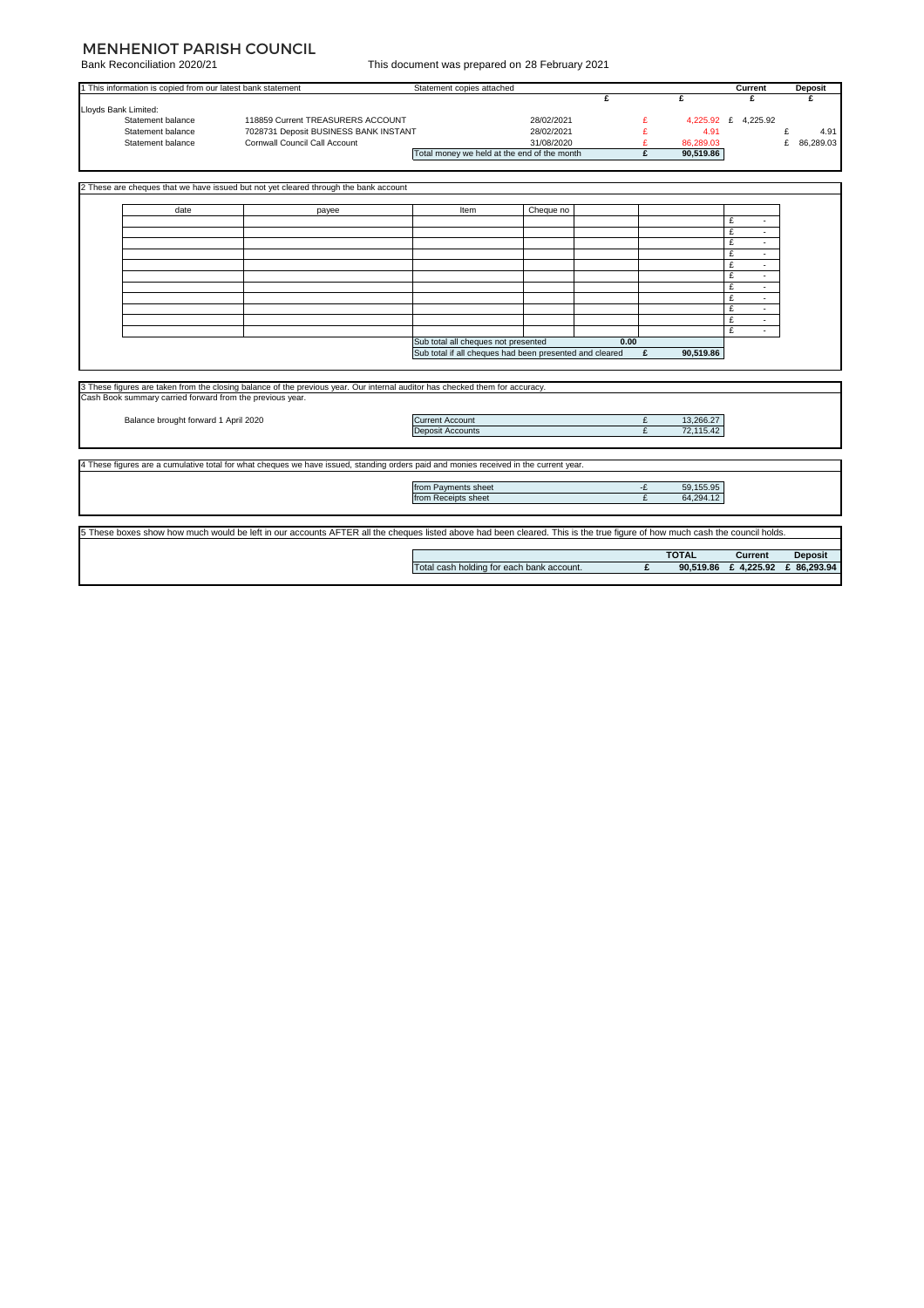

J31B2R0112CMBA0000008720001002 393 000 MENHENIOT PARISH COUNCIL MR JOHN HESKETH **LAMBEST COTTAGE MENHENIOT** 

**LISKEARD** CORNWALL **PL14 3RE** 



# Your account statement

Issue date: 26 February 2021

Write to us at: PO Box 1000, Andover Call us on: 0345 072 5555  $(fromJK)$ +441733347338 (from Overseas) Visit us online: www.lloydsbank.com Your branch: **LISKEARD** Sort code: 30-95-08 Account number: 00118859

BIC: LOYDGB21465 IBAN: GB28 LOYD 3095 0800 1188 59

### **TREASURERS ACCOUNT**

MENHENIOT PARISH COUNCIL

#### **Account summary**

| Balance On 29 Jan 2021 | £4,433.40 |  |  |
|------------------------|-----------|--|--|
| <b>Total Paid In</b>   | £3,154.00 |  |  |
| <b>Total Paid Out</b>  | £3,361.48 |  |  |
| Balance On 25 Feb 2021 | £4,225.92 |  |  |

#### **Account activity**

| Type<br><b>FPI</b><br><b>FPI</b><br><b>DD</b><br><b>FPI</b><br>٠<br>15:27<br><b>FPI</b>                 | <b>STATEMENT OPENING BALANCE</b><br><b>JENNIFER HARRISON HARRISON 8A</b><br>00156387632BBDFKXB 090134<br>1030JAN2110:46<br>MALCOLM DAVEY DAVEY PLOT 4B<br>00156387632BBDFLKG090129<br>10 31 JAN 21 13:42<br>PENNON WATER SRVCS 2060838401<br>REBECCA PERRETT PERRETT9B<br>00153425632CWVWNCX090129<br>1001FEB21<br>SPREE&SPREE SPREE 5A 200691109211302001 | Paid In $(E)$<br>12.00<br>12.00<br>12.00                                                                                                                                                                                                                                                                                                                                                                                                                                                                                                                                                                        | Paid Out $(f)$<br>1.70                       | Balance (£)<br>4,433.40<br>4,445.40<br>4,457.40<br>4,455.70<br>4,467.70                                                                     |
|---------------------------------------------------------------------------------------------------------|------------------------------------------------------------------------------------------------------------------------------------------------------------------------------------------------------------------------------------------------------------------------------------------------------------------------------------------------------------|-----------------------------------------------------------------------------------------------------------------------------------------------------------------------------------------------------------------------------------------------------------------------------------------------------------------------------------------------------------------------------------------------------------------------------------------------------------------------------------------------------------------------------------------------------------------------------------------------------------------|----------------------------------------------|---------------------------------------------------------------------------------------------------------------------------------------------|
|                                                                                                         |                                                                                                                                                                                                                                                                                                                                                            |                                                                                                                                                                                                                                                                                                                                                                                                                                                                                                                                                                                                                 |                                              |                                                                                                                                             |
|                                                                                                         |                                                                                                                                                                                                                                                                                                                                                            |                                                                                                                                                                                                                                                                                                                                                                                                                                                                                                                                                                                                                 |                                              |                                                                                                                                             |
|                                                                                                         |                                                                                                                                                                                                                                                                                                                                                            |                                                                                                                                                                                                                                                                                                                                                                                                                                                                                                                                                                                                                 |                                              |                                                                                                                                             |
|                                                                                                         |                                                                                                                                                                                                                                                                                                                                                            |                                                                                                                                                                                                                                                                                                                                                                                                                                                                                                                                                                                                                 |                                              |                                                                                                                                             |
|                                                                                                         |                                                                                                                                                                                                                                                                                                                                                            |                                                                                                                                                                                                                                                                                                                                                                                                                                                                                                                                                                                                                 |                                              |                                                                                                                                             |
|                                                                                                         |                                                                                                                                                                                                                                                                                                                                                            |                                                                                                                                                                                                                                                                                                                                                                                                                                                                                                                                                                                                                 |                                              |                                                                                                                                             |
|                                                                                                         |                                                                                                                                                                                                                                                                                                                                                            |                                                                                                                                                                                                                                                                                                                                                                                                                                                                                                                                                                                                                 |                                              |                                                                                                                                             |
|                                                                                                         |                                                                                                                                                                                                                                                                                                                                                            |                                                                                                                                                                                                                                                                                                                                                                                                                                                                                                                                                                                                                 |                                              |                                                                                                                                             |
|                                                                                                         |                                                                                                                                                                                                                                                                                                                                                            |                                                                                                                                                                                                                                                                                                                                                                                                                                                                                                                                                                                                                 |                                              |                                                                                                                                             |
|                                                                                                         |                                                                                                                                                                                                                                                                                                                                                            | 12.00                                                                                                                                                                                                                                                                                                                                                                                                                                                                                                                                                                                                           |                                              | 4,479.70                                                                                                                                    |
|                                                                                                         |                                                                                                                                                                                                                                                                                                                                                            |                                                                                                                                                                                                                                                                                                                                                                                                                                                                                                                                                                                                                 |                                              |                                                                                                                                             |
| <b>BGC</b>                                                                                              |                                                                                                                                                                                                                                                                                                                                                            |                                                                                                                                                                                                                                                                                                                                                                                                                                                                                                                                                                                                                 |                                              | 7,417.70                                                                                                                                    |
|                                                                                                         |                                                                                                                                                                                                                                                                                                                                                            | 12.00                                                                                                                                                                                                                                                                                                                                                                                                                                                                                                                                                                                                           |                                              | 7,429.70                                                                                                                                    |
|                                                                                                         |                                                                                                                                                                                                                                                                                                                                                            |                                                                                                                                                                                                                                                                                                                                                                                                                                                                                                                                                                                                                 |                                              |                                                                                                                                             |
|                                                                                                         |                                                                                                                                                                                                                                                                                                                                                            |                                                                                                                                                                                                                                                                                                                                                                                                                                                                                                                                                                                                                 |                                              | 7,453.70                                                                                                                                    |
| <b>DEB</b>                                                                                              |                                                                                                                                                                                                                                                                                                                                                            |                                                                                                                                                                                                                                                                                                                                                                                                                                                                                                                                                                                                                 |                                              |                                                                                                                                             |
|                                                                                                         |                                                                                                                                                                                                                                                                                                                                                            |                                                                                                                                                                                                                                                                                                                                                                                                                                                                                                                                                                                                                 |                                              | 7,440.68                                                                                                                                    |
|                                                                                                         |                                                                                                                                                                                                                                                                                                                                                            |                                                                                                                                                                                                                                                                                                                                                                                                                                                                                                                                                                                                                 |                                              | 7,452.68                                                                                                                                    |
| <b>DEP</b>                                                                                              |                                                                                                                                                                                                                                                                                                                                                            |                                                                                                                                                                                                                                                                                                                                                                                                                                                                                                                                                                                                                 |                                              | 7,548.68                                                                                                                                    |
|                                                                                                         |                                                                                                                                                                                                                                                                                                                                                            |                                                                                                                                                                                                                                                                                                                                                                                                                                                                                                                                                                                                                 |                                              |                                                                                                                                             |
|                                                                                                         |                                                                                                                                                                                                                                                                                                                                                            |                                                                                                                                                                                                                                                                                                                                                                                                                                                                                                                                                                                                                 |                                              | 7,500.08                                                                                                                                    |
|                                                                                                         |                                                                                                                                                                                                                                                                                                                                                            |                                                                                                                                                                                                                                                                                                                                                                                                                                                                                                                                                                                                                 |                                              | 7,446.08<br>5,346.08                                                                                                                        |
|                                                                                                         |                                                                                                                                                                                                                                                                                                                                                            |                                                                                                                                                                                                                                                                                                                                                                                                                                                                                                                                                                                                                 |                                              |                                                                                                                                             |
|                                                                                                         |                                                                                                                                                                                                                                                                                                                                                            |                                                                                                                                                                                                                                                                                                                                                                                                                                                                                                                                                                                                                 |                                              | 5,232.08<br>5,091.30                                                                                                                        |
| <b>FPI</b>                                                                                              |                                                                                                                                                                                                                                                                                                                                                            |                                                                                                                                                                                                                                                                                                                                                                                                                                                                                                                                                                                                                 |                                              |                                                                                                                                             |
|                                                                                                         |                                                                                                                                                                                                                                                                                                                                                            |                                                                                                                                                                                                                                                                                                                                                                                                                                                                                                                                                                                                                 |                                              | 5,115.30                                                                                                                                    |
| <b>DEB</b>                                                                                              |                                                                                                                                                                                                                                                                                                                                                            |                                                                                                                                                                                                                                                                                                                                                                                                                                                                                                                                                                                                                 |                                              | 5,100.91                                                                                                                                    |
| <b>BP</b>                                                                                               |                                                                                                                                                                                                                                                                                                                                                            |                                                                                                                                                                                                                                                                                                                                                                                                                                                                                                                                                                                                                 |                                              | 4,557.91                                                                                                                                    |
| <b>BP</b>                                                                                               |                                                                                                                                                                                                                                                                                                                                                            |                                                                                                                                                                                                                                                                                                                                                                                                                                                                                                                                                                                                                 |                                              | 4,382.31                                                                                                                                    |
| <b>FPI</b><br><b>FPI</b><br><b>FPI</b><br><b>BP</b><br><b>BP</b><br><b>BP</b><br><b>BP</b><br><b>BP</b> |                                                                                                                                                                                                                                                                                                                                                            | 404760 1003FEB2111:29<br><b>GROUNDWORK UK GWUK</b><br>SARAH HARRIS MR JAMES ALLOTMENT<br>00151155632BBJHQCQ 090128 10 08FEB21 13:21<br>ROWE M J ROWE 3A AND 6A 174338646341802001<br>403622 1008FEB2114:36<br><b>CENTRAL STORES MEN CD 8028</b><br>TUXFORD R &H TUXFORD 9A 908310322041412001<br>402822<br>1014FEB2114:02<br>500188<br><b>SSE ENTERPRISE</b><br><b>SLCC</b><br>PLANSUPPORT<br><b>PRYDIS</b><br><b>CORMAC SOLUTIONS</b><br>WHYMAN SUSAN WHYMAN 8B & 10A<br>FP21054019982809070116 1023FEB2113:10<br>ZOOM.US 888-799-96 CD 8028<br><b>JOHN HESKETH</b><br><b>KYLEIGH NEWBOULD</b><br>$\mathbf{r}$ | 2,938.00<br>24.00<br>12.00<br>96.00<br>24.00 | 13.02<br>48.60<br>54.00<br>2,100.00-<br>114.00<br>140.78<br>14.39<br>543.00<br>175.60<br><b>Your Account activity is continued overleaf</b> |

Page 1 of 4

Lloyds Bank plc. Registered office: 25 Gresham Street, London, EC2V 7HN. Registered in England and Wales, no. 2065. Authorised by the Prudential Regulation Authority and regulated by the Financial Conduct Authority and the Prudential Regulation Authority under number 119278.

PJBR0GF2100000 M32B2R06N3P D32B2R06RFS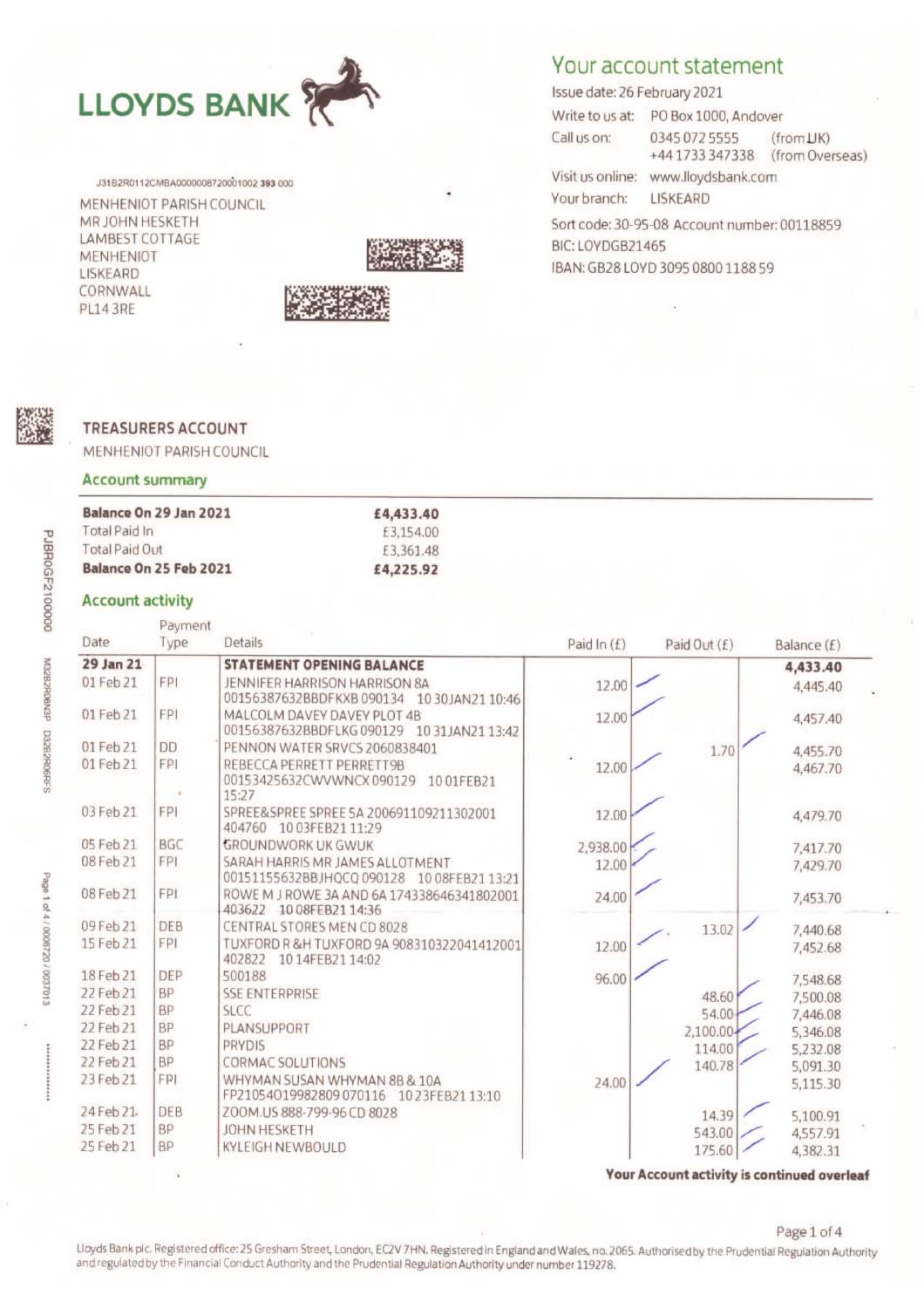

# Your account statement

Issue date: 26 February 2021

Sort code: 30-95-08 Account number: 00118859

| Date      | Payment<br><b>VDe</b> | <b>Details</b>                                                           | Paid In $(E)$ | Paid Out $(f)$ | Balance $(f)$ |
|-----------|-----------------------|--------------------------------------------------------------------------|---------------|----------------|---------------|
| 25 Feb 21 | <b>BP</b>             | HMRC - ACCOUNTS OF                                                       |               | $123.40$       | 4,258.91      |
| 25 Feb 21 | <b>FPO</b>            | BR & PA CADE 100000000718509089 EXPENSES<br>10 25 FEB 21 12:30<br>301274 |               | $32.99$ –      | 4.225.92      |
| 25 Feb 21 |                       | <b>STATEMENT CLOSING BALANCE</b>                                         | 3,154.00      | 3,361.48       | 4,225.92      |

The "Details" column in your statement shows the date that a Debit Card payment went into or came out of your account only if that happened on a weekend or a Bank Holiday.

#### **Payment types:**

FPI - Faster Payment **DD** - Direct Debit

**BGC - Bank Giro Credit** DEB - Debit Card

DEP - Deposit **BP** - Bill Payment FPO - Faster Payment